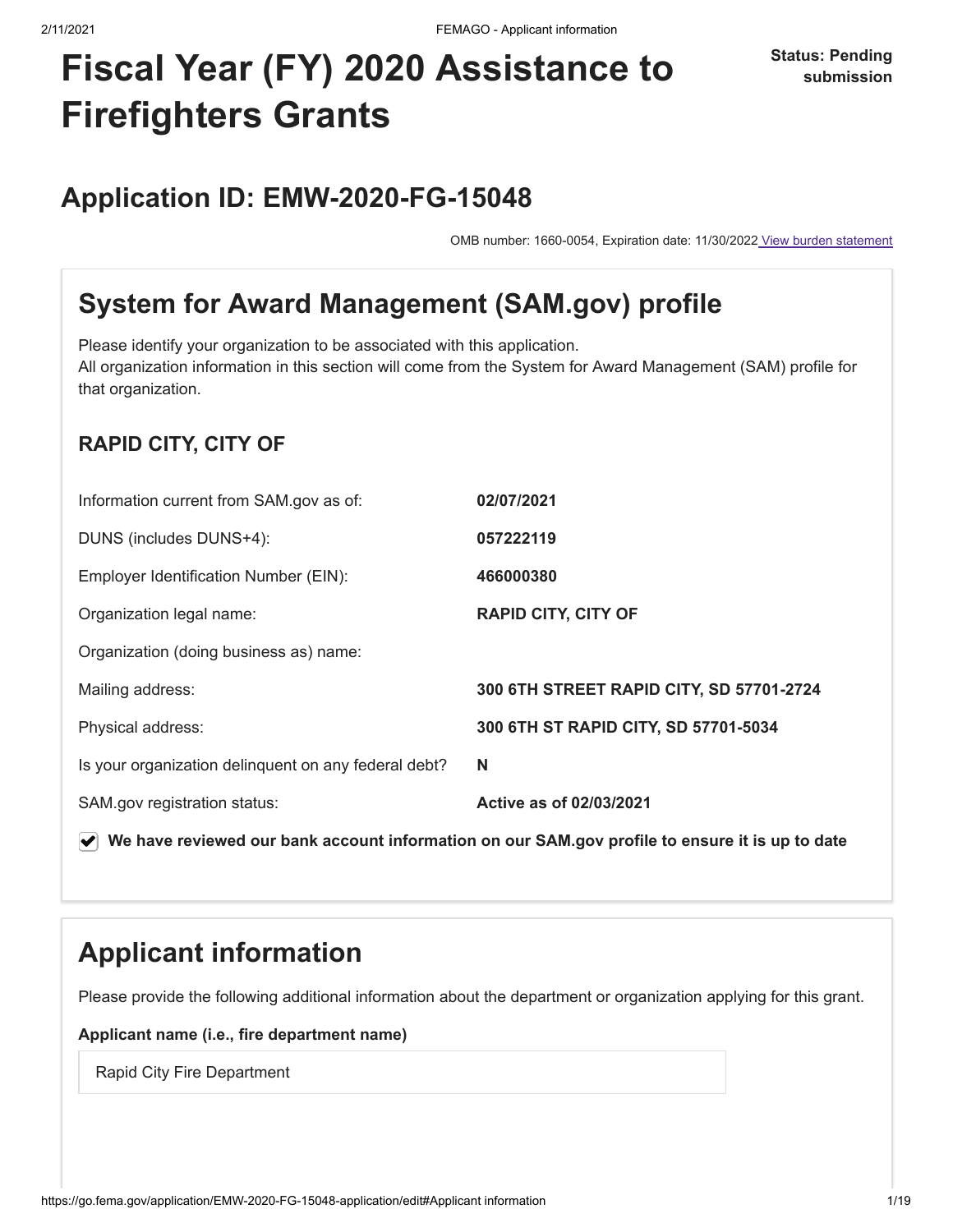| <b>Main address 1</b> |                                                                                                                                                          |                              |
|-----------------------|----------------------------------------------------------------------------------------------------------------------------------------------------------|------------------------------|
| 10 Main Street        |                                                                                                                                                          |                              |
| <b>Main address 2</b> |                                                                                                                                                          | Optional                     |
|                       |                                                                                                                                                          |                              |
| <b>City</b>           |                                                                                                                                                          | <b>State/territory</b>       |
| Rapid City            |                                                                                                                                                          | South Dakota<br>$\checkmark$ |
|                       |                                                                                                                                                          |                              |
| Zip code              | Zip extension                                                                                                                                            |                              |
| 57701                 | 2832                                                                                                                                                     |                              |
|                       | In what county/parish is your organization physically located? If you have more than<br>one station, in what county/parish is your main station located? |                              |
| Pennington            |                                                                                                                                                          |                              |
|                       |                                                                                                                                                          |                              |

<span id="page-1-0"></span>The Assistance to Firefighters Grants Program's objective is to provide funding directly to fire departments and nonaffiliated EMS organizations or a State Fire Training Academy for the purpose of protecting the health and safety of the public and first responder personnel against fire and fire-related hazards. Please review the Notice of Funding Opportunity Announcement (NOFO) for information on available program areas and for more information on the evaluation process and conditions of award.

Please provide the following additional information about the applicant.

#### **Applicant type**

Fire Department/Fire District

**Is this grant application a regional request? A regional request provides a direct regional and/or local benefit beyond your organization. You may apply for a regional request on behalf of your organization and any number of other participating eligible organizations within your region.**

Yes

No

**What kind of organization do you represent?**

All Paid/Career

 $\checkmark$ 

#### **Please explain how this request benefits other organizations.**

This request will allow the Rapid City Fire Department to provide and facilitate training throughout the region. The use of this tow vehicle will allow the movement of training props throughout the region bringing additional training opportunities to rural volunteer fire departments. All departments in the area would benefit from the use of this vehicle delivering training props they may not have access to otherwise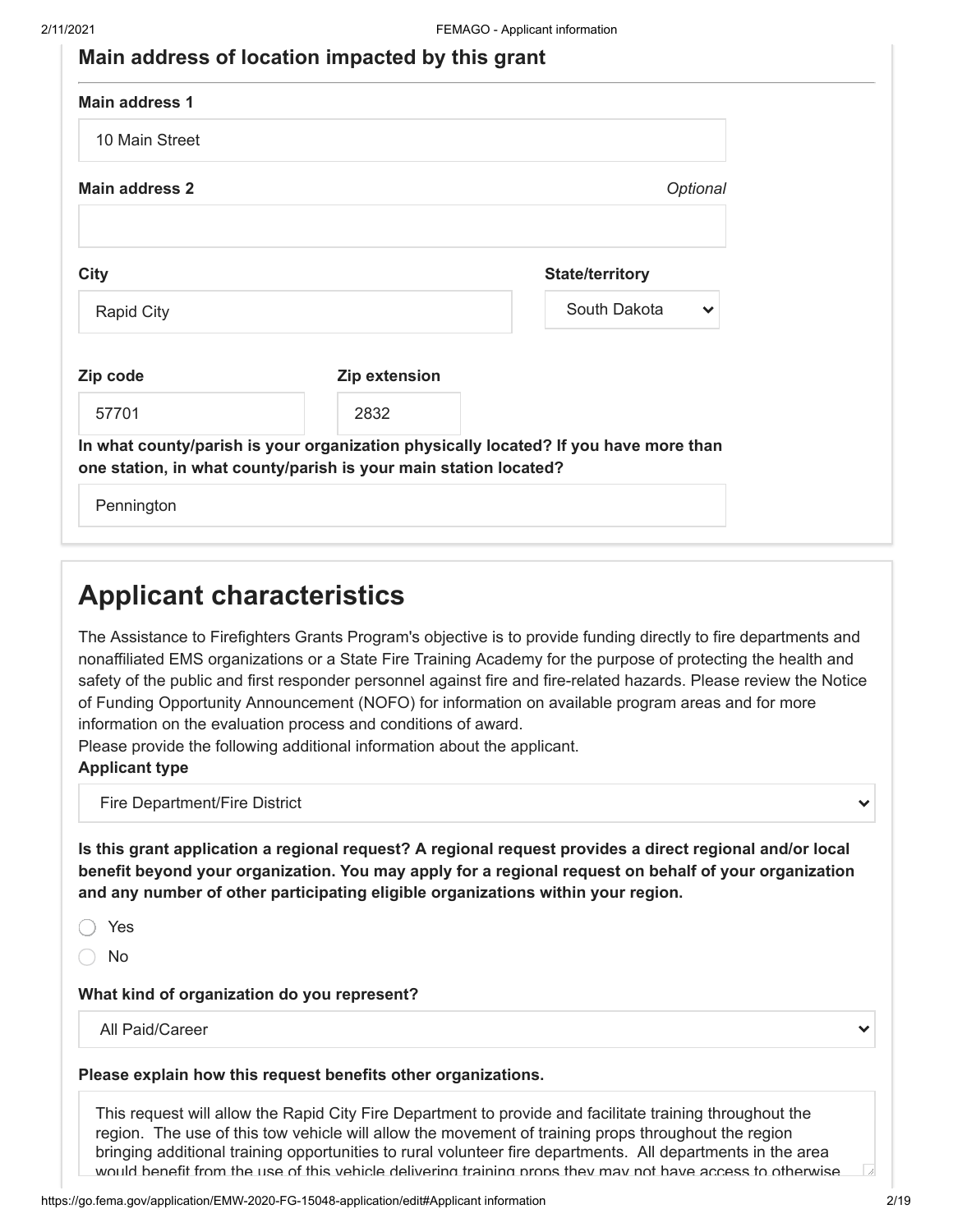| 2/11/2021                                                                                                                                                           |                  |                                                                                                                                                                                                              | FEMAGO - Applicant information |                     |               |
|---------------------------------------------------------------------------------------------------------------------------------------------------------------------|------------------|--------------------------------------------------------------------------------------------------------------------------------------------------------------------------------------------------------------|--------------------------------|---------------------|---------------|
| equivalent document in place?                                                                                                                                       |                  | Per the Notice of Funding Opportunity, do you have a Memorandum of Understanding (MOU) or                                                                                                                    |                                |                     |               |
| Yes                                                                                                                                                                 |                  |                                                                                                                                                                                                              |                                |                     |               |
| No                                                                                                                                                                  |                  |                                                                                                                                                                                                              |                                |                     |               |
|                                                                                                                                                                     |                  | Please attach your MOU or equivalent document (optional):                                                                                                                                                    |                                |                     |               |
| $\mathbf{I}$ Attach a<br>document                                                                                                                                   |                  | Maximum file size: 1 GB                                                                                                                                                                                      |                                |                     |               |
| <b>Filename</b>                                                                                                                                                     | Date uploaded    | <b>Uploaded by</b>                                                                                                                                                                                           | <b>File size</b>               | <b>Description</b>  | <b>Action</b> |
| <b>Participating</b>                                                                                                                                                | <b>POC first</b> | Please list each participating agency by name along with a point of contact (POC), to include a phone number.<br>All regional participants must be eligible as defined by the Notice of Funding Opportunity. |                                | <b>Phone number</b> |               |
| organization<br>name                                                                                                                                                | name             | POC last name                                                                                                                                                                                                | <b>Phone number</b>            | extension           | <b>EIN</b>    |
| Rapid City I                                                                                                                                                        | <b>Nick</b>      | Carlson                                                                                                                                                                                                      | 605394418                      |                     | 466000380     |
| Pennington                                                                                                                                                          | Jerome           | Harvey                                                                                                                                                                                                       | 605394536                      |                     | 466000381     |
| How many active firefighters<br>does your region have who<br>perform firefighting duties? This<br>is the combined personnel of all<br>departments/agencies included |                  |                                                                                                                                                                                                              |                                |                     |               |
| in this application.                                                                                                                                                |                  |                                                                                                                                                                                                              |                                |                     |               |
| 525                                                                                                                                                                 |                  |                                                                                                                                                                                                              |                                |                     |               |
| How many of the active<br>firefighters in your region are<br>trained to the level of Firefighter<br>I or equivalent?                                                |                  |                                                                                                                                                                                                              |                                |                     |               |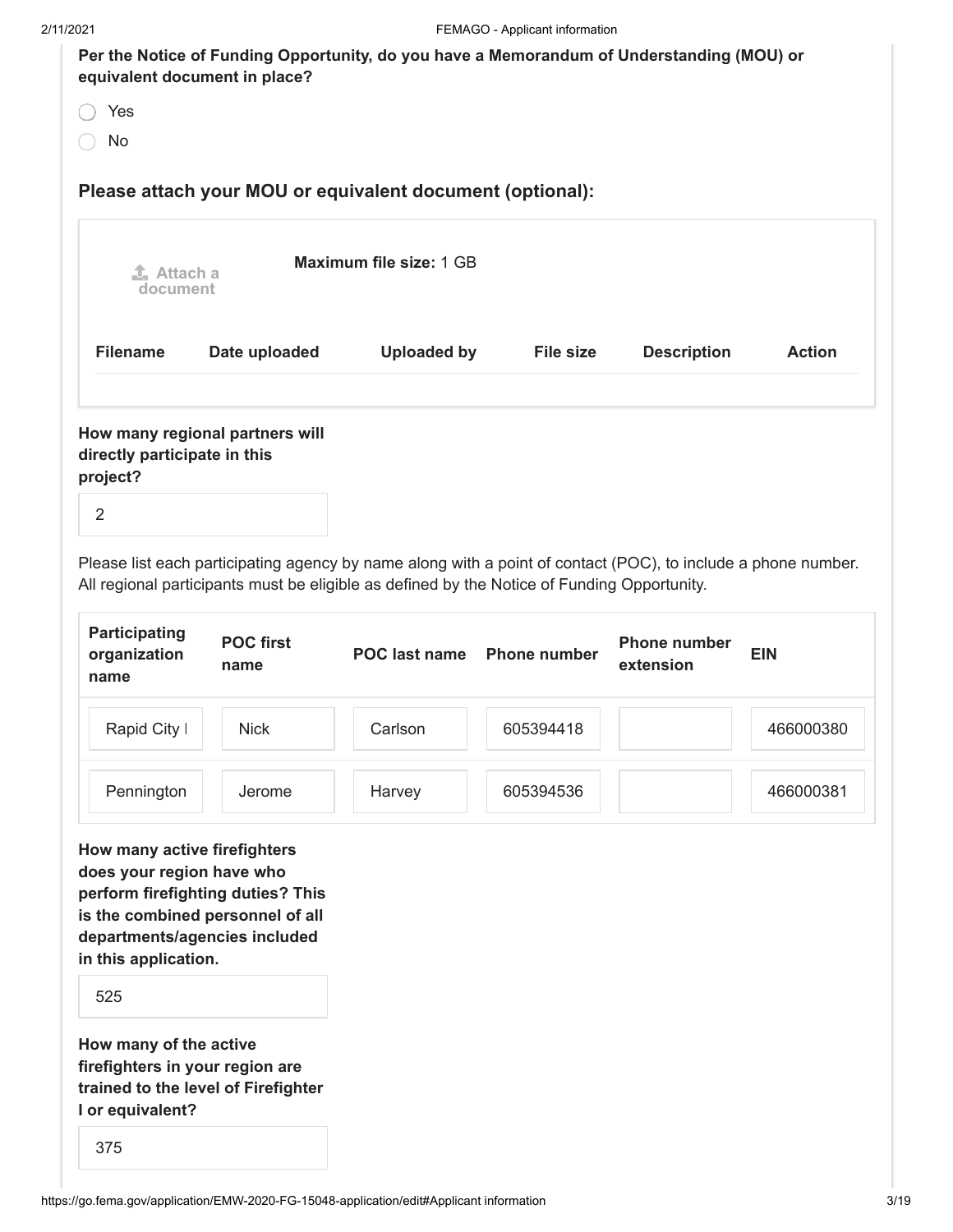| How many of the active              |
|-------------------------------------|
| firefighters in your region are     |
| trained to the level of Firefighter |
| Il or equivalent?                   |
|                                     |

375

**Are you requesting training funds in this application to bring 100% of the firefighters in your region into compliance with NFPA 1001?**

◯ No

**Which of the following standards does your organization meet regarding physicals? If physicals are not required then do not select any option. (optional)**

|  |  |  |  | $\blacktriangleright$ Meets NFPA or 1582 standard |
|--|--|--|--|---------------------------------------------------|
|--|--|--|--|---------------------------------------------------|

Meets NTSB or DOT standard

Meets State/Local standard

**Please describe in the box below your training program and your plans to bring the membership in your region up to Firefighter II.**

The acquisition of this tow vehicle will allow the Rapid City Fire Department to move training props throughout the region allowing additional training opportunities that are not currently present to some of the rural departments. The ability to bring the training to the more rural volunteer fire departments in the region will greatly enhance the ability to bring the membership up to Firefighter II in the region.

**How many members in your region are trained to the level of EMR or EMT, Advanced EMT or Paramedic?**

250

**Do the departments in your region have a Community Paramedic program?**

Yes

No

**How many personnel are trained to the Community Paramedic level?**

8

**How many stations are in your region?**

36

**Does your region protect critical infrastructure of the state?**

Yes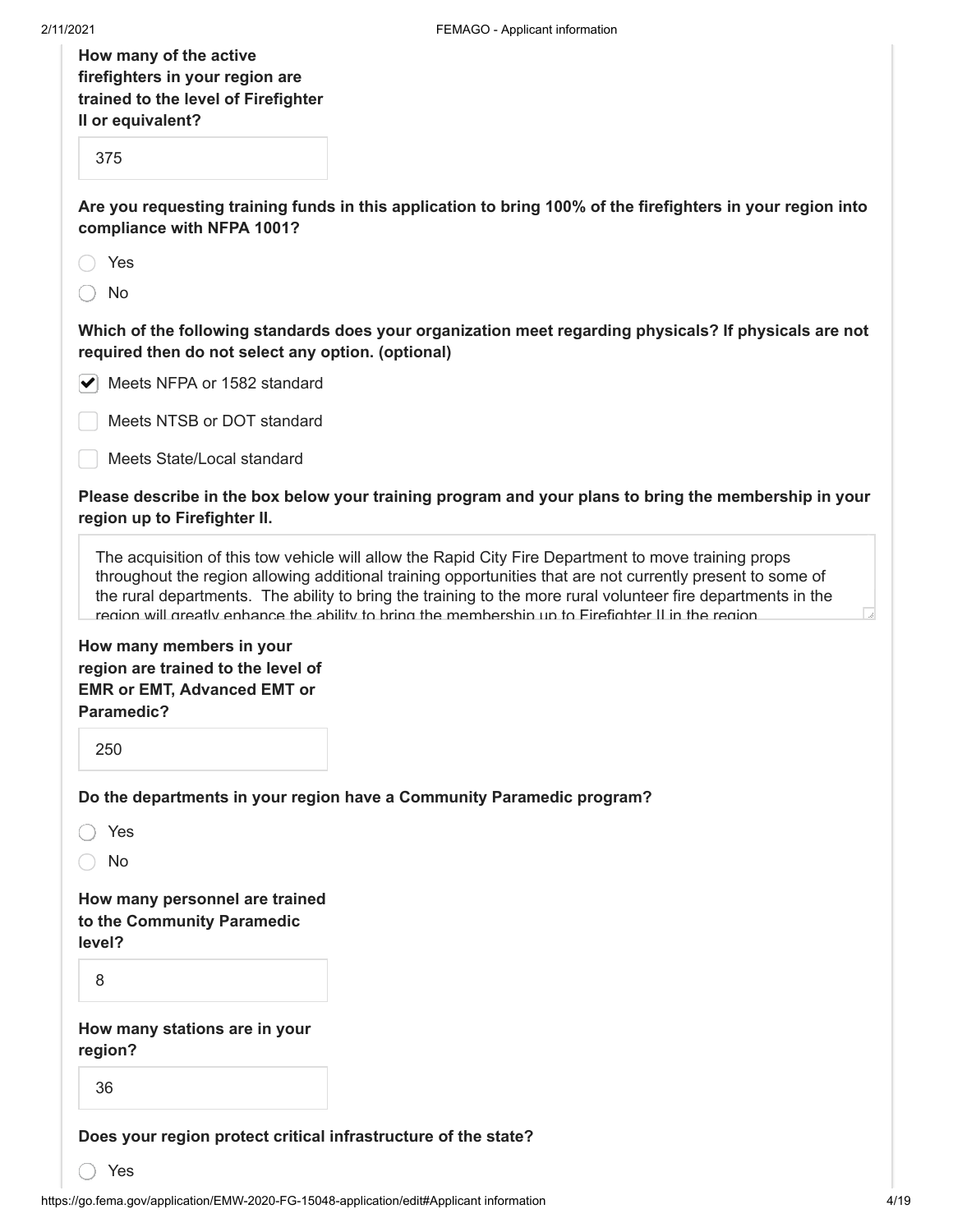| ۰, |
|----|
|----|

#### **Please describe the critical infrastructure protected below.**

Rapid City is the largest municipality in the western half of South Dakota. The Rapid City Metropolitan Area has an estimated population of approximately 150,000 persons. The list of critical infrastructure is extensive with the more noteworthy identified in this selection. Rapid City is home to Monument Health, the only Level II trauma center in a 300 mile radius and which takes patients from all of western South

#### **Do all departments in this request report to NFIRS?**

| <b>Please enter the</b> |  |  |
|-------------------------|--|--|
| No                      |  |  |
| Yes                     |  |  |

**FDIN/FDID of the host department.**

02101

### <span id="page-4-0"></span>**Operating budget**

**What is the cumulative operating budget (e.g., personnel, maintenance of apparatus, equipment, facilities, utility costs, purchasing expendable items, etc.) of all participating organizations in this project dedicated to expenditures for day-to-day activities for the current (at time of application) fiscal year, as well as the previous two fiscal years?**

**Current Fiscal Year**

2021

| <b>Fiscal Year</b>                                                                                                                  | <b>Operating budget</b> |
|-------------------------------------------------------------------------------------------------------------------------------------|-------------------------|
| 2021                                                                                                                                | \$12,193,314            |
| 2020                                                                                                                                | \$11,766,763            |
| 2019                                                                                                                                | \$11,484,322            |
| What percentage of the declared<br>operating budget is dedicated to<br>personnel costs (salary,<br>benefits, overtime costs, etc.)? |                         |
| 88 %                                                                                                                                |                         |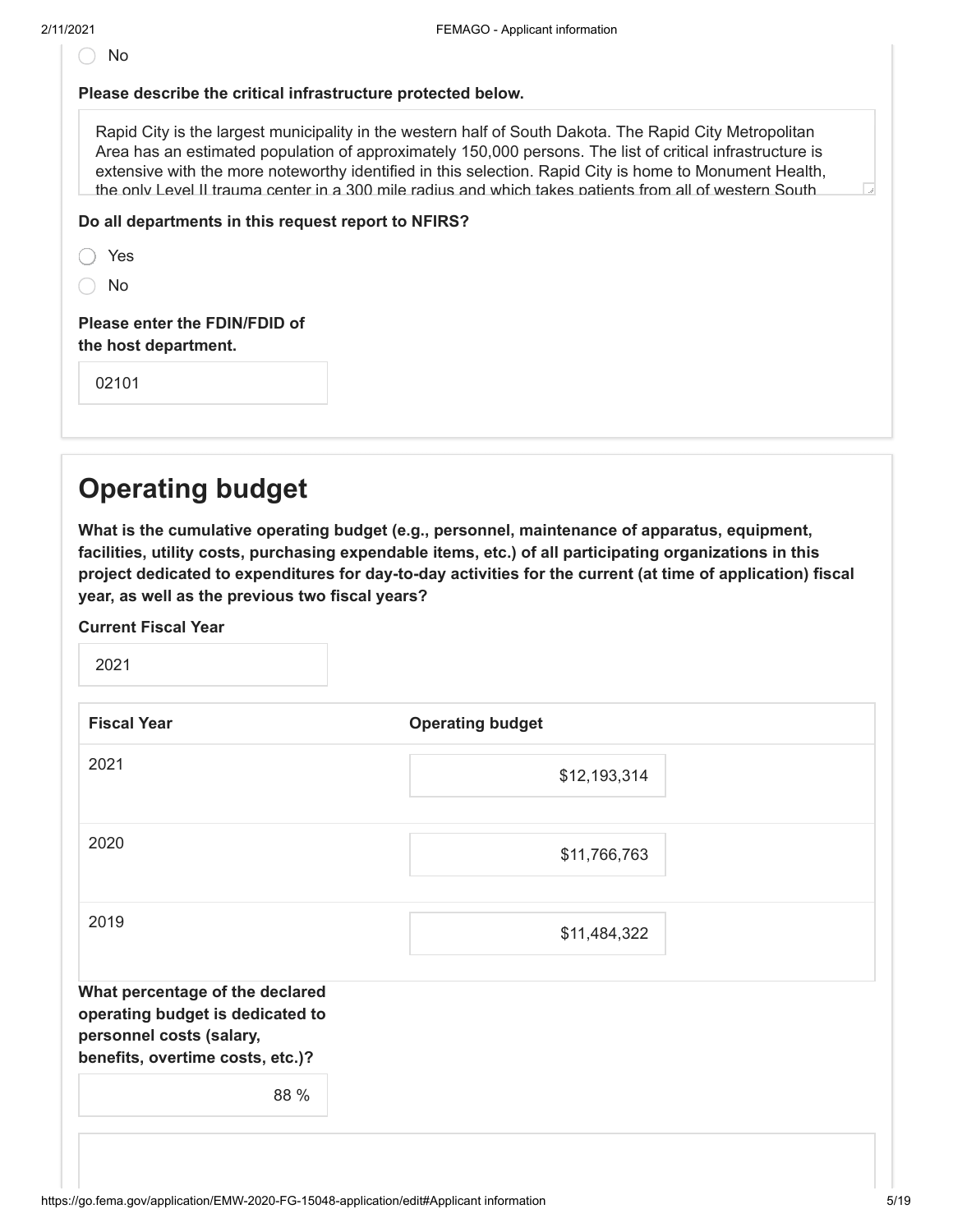| What percentage of the declared operating<br>budget is derived from the following | 2021  | 2020  | 2019  |
|-----------------------------------------------------------------------------------|-------|-------|-------|
| <b>Taxes</b>                                                                      | 75 %  | 75 %  | 75 %  |
| Bond issues                                                                       | $0\%$ | $0\%$ | $0\%$ |
| <b>EMS billing</b>                                                                | 19 %  | 19 %  | 19 %  |
| Grants                                                                            | 5 %   | 5 %   | 5 %   |
| Donations                                                                         | $0\%$ | $0\%$ | $0\%$ |
| Fund drives                                                                       | $0\%$ | $0\%$ | $0\%$ |
| Fee for service                                                                   | $1\%$ | $1\%$ | 1%    |
| Other                                                                             | $0\%$ | $0\%$ | $0\%$ |
| <b>Totals</b>                                                                     | 100 % | 100 % | 100 % |

**Describe your financial need and how consistent it is with the intent of the AFG Program. Include details describing your organization's financial distress such as summarizing budget constraints, unsuccessful attempts to secure other funding, and proving the financial distress is out of your control.**

A combination of some unique budgetary challenges has necessitated that the department request this AFG grant funding. In 2006 the Rapid City Fire Department entered into an agreement with the Western Dakota Tech School to build a training facility. In this agreement, Western Dakota Tech would provide the land and Rapid City Fire Department would provide the training tower and other training props on site

**In cases of demonstrated economic hardship, and upon the request of the grant applicant, the FEMA Administrator may grant an Economic Hardship Waiver. Is it your organization's intent to apply for an Economic Hardship Waiver?**

Yes

No

### <span id="page-5-0"></span>**Applicant and community trends**

**Please provide the following additional information about the applicant.**

| Injuries and fatalities | 2020 | 2019 | 2018 |
|-------------------------|------|------|------|
|                         |      |      |      |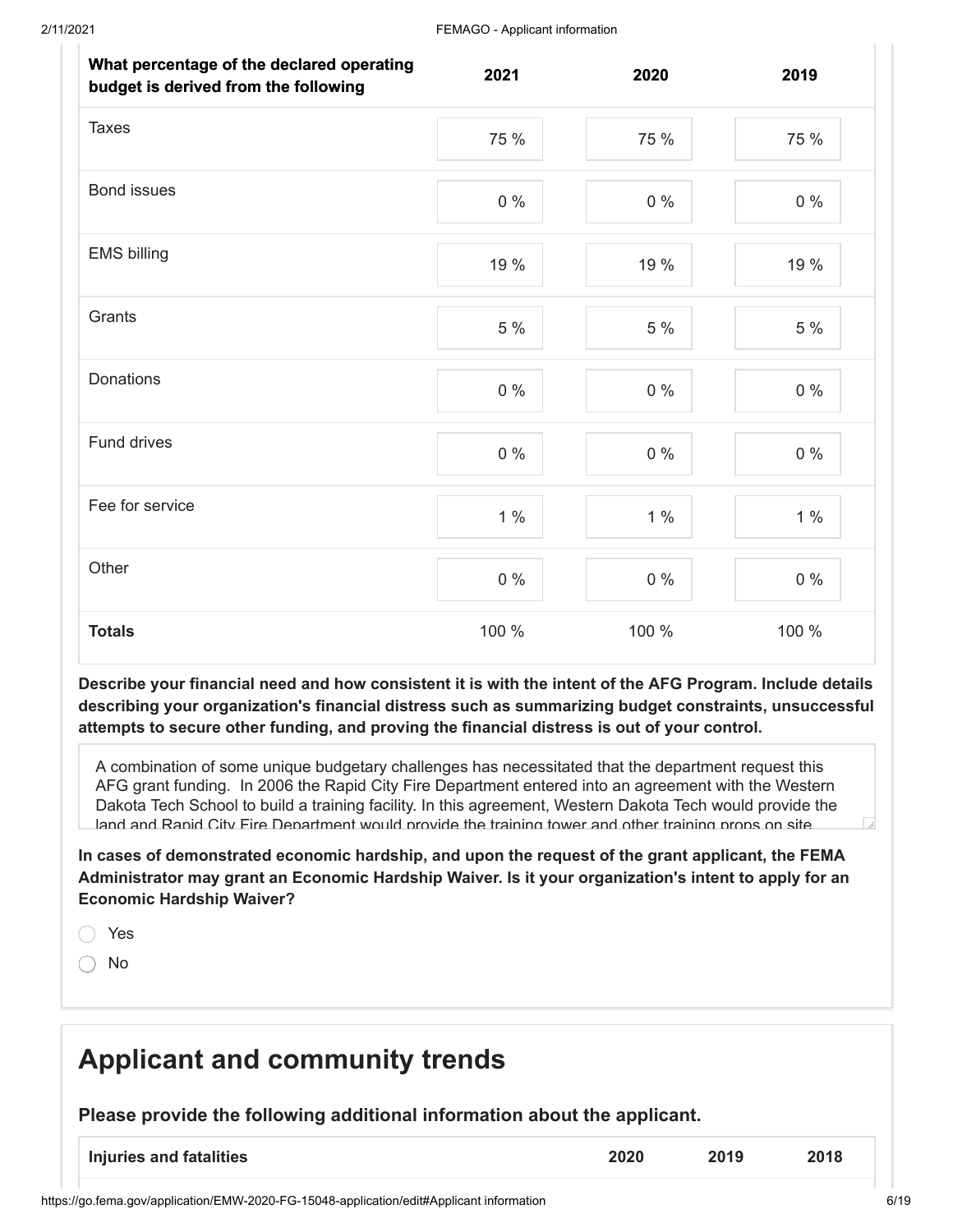A

| <b>Injuries and fatalities</b>                                                                                   | 2020         | 2019 | 2018 |
|------------------------------------------------------------------------------------------------------------------|--------------|------|------|
| What is the total number of line of duty member fatalities in your<br>region over the last three calendar years? | $\mathbf{0}$ | 0    |      |
| What is the total number of line of duty member injuries in your<br>region over the last three calendar years?   | 75           | 21   | 53   |

How many vehicles does your organization have in each of the type or class of vehicle listed below? You must include vehicles that are leased or on long-term loan as well as any vehicles that have been ordered or otherwise currently under contract for purchase or lease by your organization but not yet in your possession.

**Seated riding positions** The number of seated riding positions must be equal or greater than the total number of frontline and reserve apparatus. If there are zero frontline and zero reserve apparatus, the number of seated riding positions must be zero.

| Type or class of vehicles                                                                                                                                                                                                                                                                   | Number of<br>frontline<br>apparatus | Number of<br>reserve<br>apparatus | Number of<br>seated<br>riding<br>positions |
|---------------------------------------------------------------------------------------------------------------------------------------------------------------------------------------------------------------------------------------------------------------------------------------------|-------------------------------------|-----------------------------------|--------------------------------------------|
| Engines or pumpers (pumping capacity of 750 gallons per minute<br>(GPM) or greater and water capacity of 300 gallons or more):<br>pumper, pumper/tanker, rescue/pumper, foam pumper, CAFS<br>pumper, type I, type II engine urban interface                                                 | 6                                   | 3                                 | 28                                         |
| Ambulances for transport and/or emergency response                                                                                                                                                                                                                                          | 6                                   | $\overline{7}$                    | 26                                         |
| Tankers or tenders (water capacity of 1,000 gallons or more)                                                                                                                                                                                                                                | 0                                   | 0                                 | 0                                          |
| Aerial apparatus: aerial ladder truck, telescoping, articulating,<br>ladder towers, platform, tiller ladder truck, quint                                                                                                                                                                    | 3                                   | 0                                 | 18                                         |
| Brush/quick attack (pumping capacity of less than 750 GPM and<br>water carrying capacity of at least 300 gallons): brush truck, patrol<br>unit (pickup w/ skid unit), quick attack unit, mini-pumper, type III<br>engine, type IV engine, type V engine, type VI engine, type VII<br>engine | 6                                   | 3                                 | 36                                         |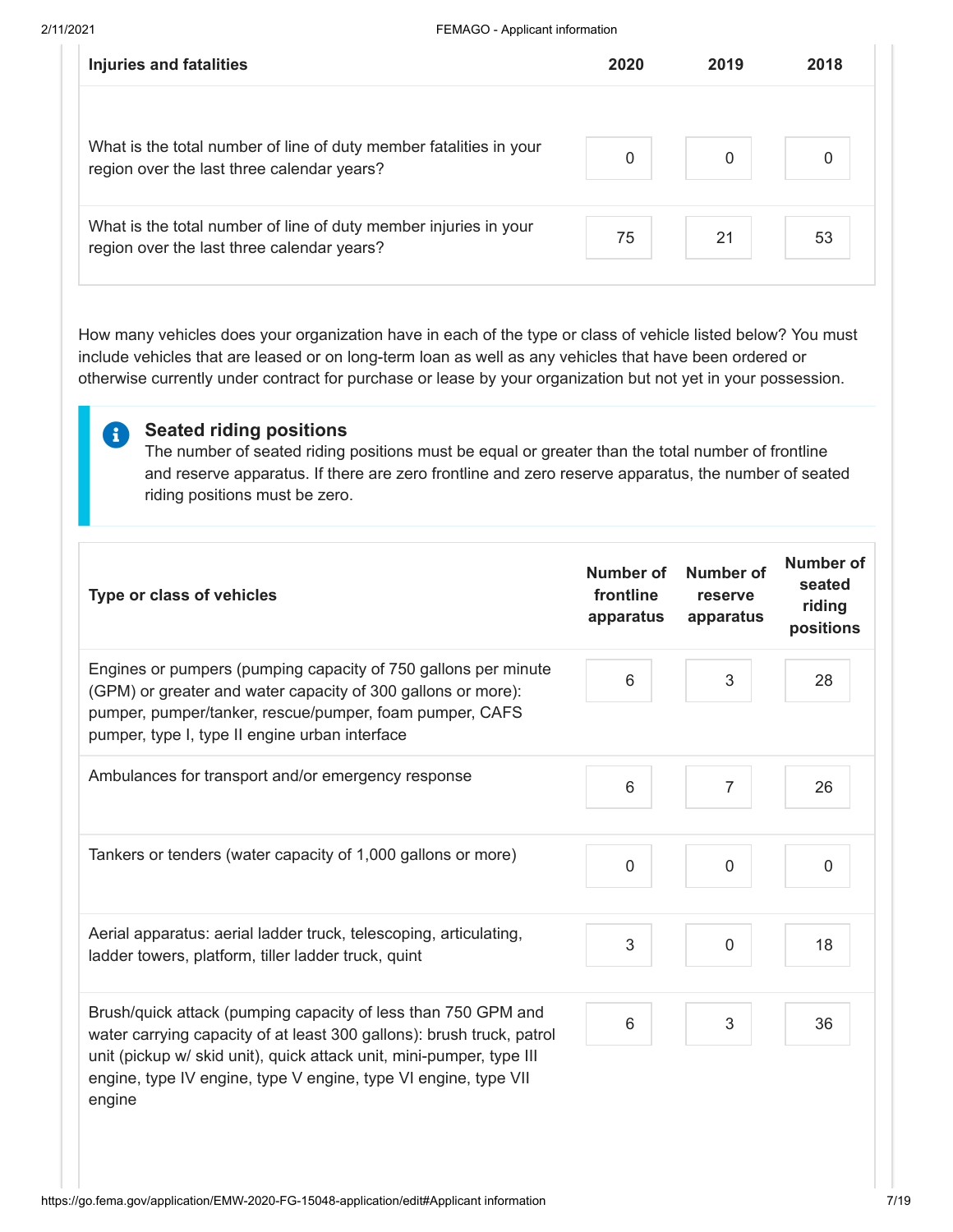| Type or class of vehicles                                                                                                                                                                                                                                | Number of<br>frontline<br>apparatus | <b>Number of</b><br>reserve<br>apparatus | Number of<br>seated<br>riding<br>positions |
|----------------------------------------------------------------------------------------------------------------------------------------------------------------------------------------------------------------------------------------------------------|-------------------------------------|------------------------------------------|--------------------------------------------|
| Rescue vehicles: rescue squad, rescue (light, medium, heavy),<br>technical rescue vehicle, hazardous materials unit                                                                                                                                      | 8                                   | $\mathbf 0$                              | 32                                         |
| Additional vehicles: EMS chase vehicle, air/light unit, rehab units,<br>bomb unit, technical support (command, operational<br>support/supply), hose tender, salvage truck, ARFF (aircraft rescue<br>firefighting), command/mobile communications vehicle | 9                                   | 6                                        | 30                                         |
| Are the organizations in your region facing a new risk, expanding service to a new area, or experiencing<br>an increased call volume?                                                                                                                    |                                     |                                          |                                            |
| Yes                                                                                                                                                                                                                                                      |                                     |                                          |                                            |
| No.                                                                                                                                                                                                                                                      |                                     |                                          |                                            |
| Please explain how your department is facing a new risk, expanding service to a new area, or<br>experiencing an increased call volume.                                                                                                                   |                                     |                                          |                                            |

formal training facility. The department recruit classes have been forced to utilize other structures and training props to complete the needed training. The department has seen a continuous four percent increase in call volume over the last couple of years. The department strives to provide the best and latest training possible for its 148 personnel in operations. The loss of a formal training facility has greatly impacted the department's training by forcing the training section to find other avenues to provide these

#### <span id="page-7-0"></span>**Community description**

Please provide the following additional information about the community your organization serves.

#### **Type of jurisdiction served**

**City** 

**What type of community does your organization serve?**

Urban

**What is the square mileage of your first due response zone/jurisdiction served?**

56

**What percentage of your primary response area is for the following:**

**Percentage (must sum to 100%)**

 $\checkmark$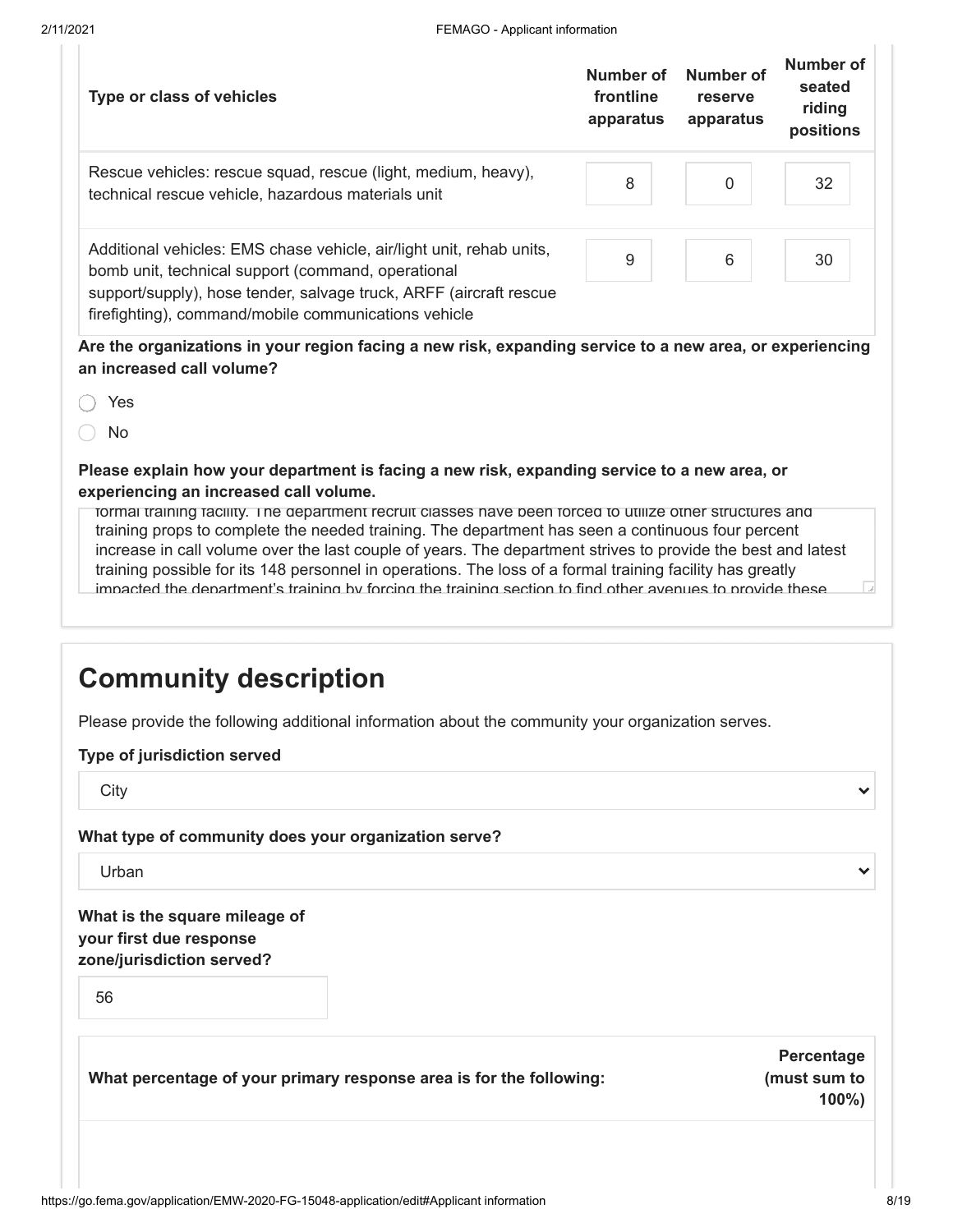| What percentage of your primary response area is for the following:                                                                                                                                         | Percentage<br>(must sum to<br>$100\%$ ) |
|-------------------------------------------------------------------------------------------------------------------------------------------------------------------------------------------------------------|-----------------------------------------|
| Agriculture, wildland, open space, or undeveloped properties                                                                                                                                                | 10                                      |
| Commercial and industrial purposes                                                                                                                                                                          | 25                                      |
| Residential purposes                                                                                                                                                                                        | 65                                      |
| <b>Total</b>                                                                                                                                                                                                | 100                                     |
| What is the permanent resident<br>population of your first due<br>response zone/jurisdiction<br>served?<br>75000                                                                                            |                                         |
| Do you have a seasonal increase in population?                                                                                                                                                              |                                         |
| Yes                                                                                                                                                                                                         |                                         |
| No                                                                                                                                                                                                          |                                         |
| What is your seasonal increase<br>in population (number of<br>people)?                                                                                                                                      |                                         |
| 200000                                                                                                                                                                                                      |                                         |
| Please describe your organization and/or community that you serve.                                                                                                                                          |                                         |
| The Rapid City Fire Department is a career-based organization which operates as the primary fire<br>suppression and EMS provider for the 75,000 people of Rapid City and offers automatic and mutual aid to |                                         |

another 75,000 people in adjacent communities. In 2020, the department responded to over 19,500 calls for service The number of calls has risen at a steady rate of about four percent each year The

#### <span id="page-8-0"></span>**Call volume**

Please provide the total number of incidents that organizations in your region responded to for each year of the previous three year period (Jan - Dec). Include only those alarms which these organizations were a primary responder and not second due or giving Mutual Aid. (Direct benefit means that the department will receive a portion of the grant funds or items purchased with the grant funds)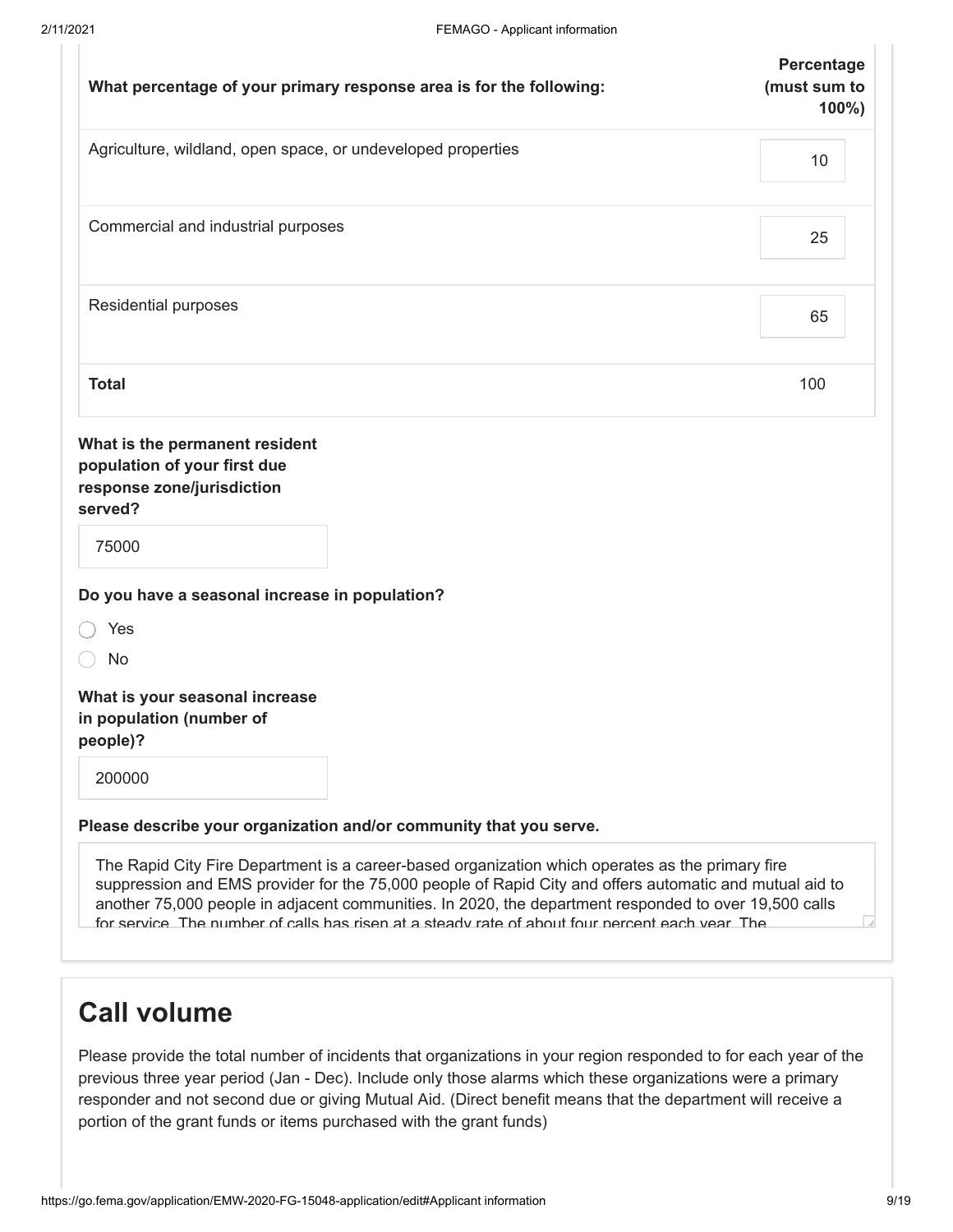Note: Each incident must be counted only once regardless of the number of units or agencies that responded to that incident (i.e. a vehicle fire with entrapment and injuries may be counted as a vehicle fire or a rescue call or an EMS call, but not all three).

### **Summary**

Summary of responses per year by category. Enter whole numbers only. If you have no calls for any of the categories, enter 0.

| Summary of responses per year per category                               | 2020  | 2019  | 2018           |
|--------------------------------------------------------------------------|-------|-------|----------------|
| NFIRS Series 100: Fire                                                   | 402   | 388   | 388            |
| NFIRS Series 200: Overpressure Rupture, Explosion, Overheat<br>(No Fire) | 30    | 19    | 16             |
| NFIRS Series 300: Rescue & Emergency Medical Service Incident            | 1257  | 1331  | 1348           |
| NFIRS Series 400: Hazardous Condition (No Fire)                          | 163   | 201   | 213            |
| NFIRS Series 500: Service Call                                           | 4063  | 2404  | 1865           |
| NFIRS Series 600: Good Intent Call                                       | 1270  | 1046  | 987            |
| NFIRS Series 700: False Alarm & False Call                               | 907   | 924   | 903            |
| NFIRS Series 800: Severe Weather & Natural Disaster                      | 6     | 3     | $\overline{4}$ |
| NFIRS Series 900: Special Incident Type                                  | 13    | 20    | 25             |
| <b>Total</b>                                                             | 19425 | 18318 | 17888          |

### **Fire**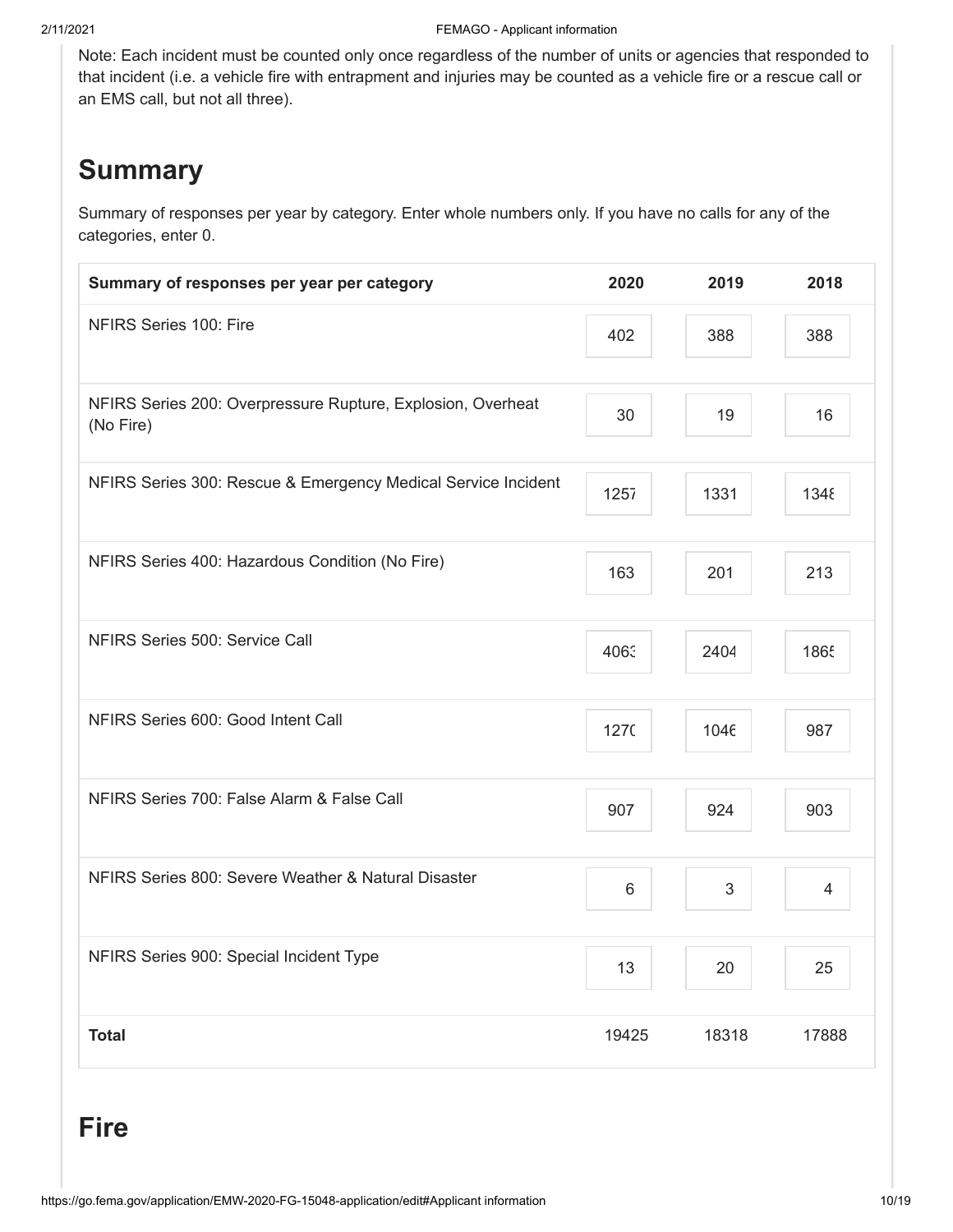How many responses per year by category? Enter whole numbers only. If you have no calls for any of the categories, enter 0.

| How many responses per year per category?                                               | 2020 | 2019 | 2018 |
|-----------------------------------------------------------------------------------------|------|------|------|
| Of the NFIRS Series 100 calls, how many are "Structure Fire"<br>(NFIRS Codes 111-123)?  | 204  | 259  | 218  |
| Of the NFIRS Series 100 calls, how many are "Vehicle Fire"<br>(NFIRS Codes 130-138)?    | 40   | 39   | 39   |
| Of the NFIRS Series 100 calls, how many are "Vegetation Fire"<br>(NFIRS Codes 140-143)? | 67   | 24   | 37   |
| <b>Total</b>                                                                            | 311  | 322  | 294  |

What is the total acreage of all vegetation fires? Enter whole numbers only. If you have no vegetation fires, enter 0.

| Total acreage per year                             | 2020 | 2019 | 2018 |
|----------------------------------------------------|------|------|------|
| What is the total acreage of all vegetation fires? | 38   | 8    | 6    |
|                                                    |      |      |      |

### **Rescue and emergency medical service incidents**

How many responses per year by category? Enter whole numbers only. If you have no calls for any of the categories, enter 0.

| How many responses per year per category?                                                        | 2020 | 2019           | 2018 |
|--------------------------------------------------------------------------------------------------|------|----------------|------|
| Of the NFIRS Series 300 calls, how many are "Motor Vehicle"<br>Accidents" (NFIRS Codes 322-324)? | 345  | 667            | 663  |
| Of the NFIRS Series 300 calls, how many are "Extrications from<br>Vehicles" (NFIRS Code 352)?    | 1    | $\overline{4}$ | 2    |
| Of the NFIRS Series 300 calls, how many are "Rescues" (NFIRS<br>Codes 300, 351, 353-381)?        | 271  | 260            | 367  |
| How many EMS-BLS Response Calls?                                                                 | 5507 | 5251           | 5322 |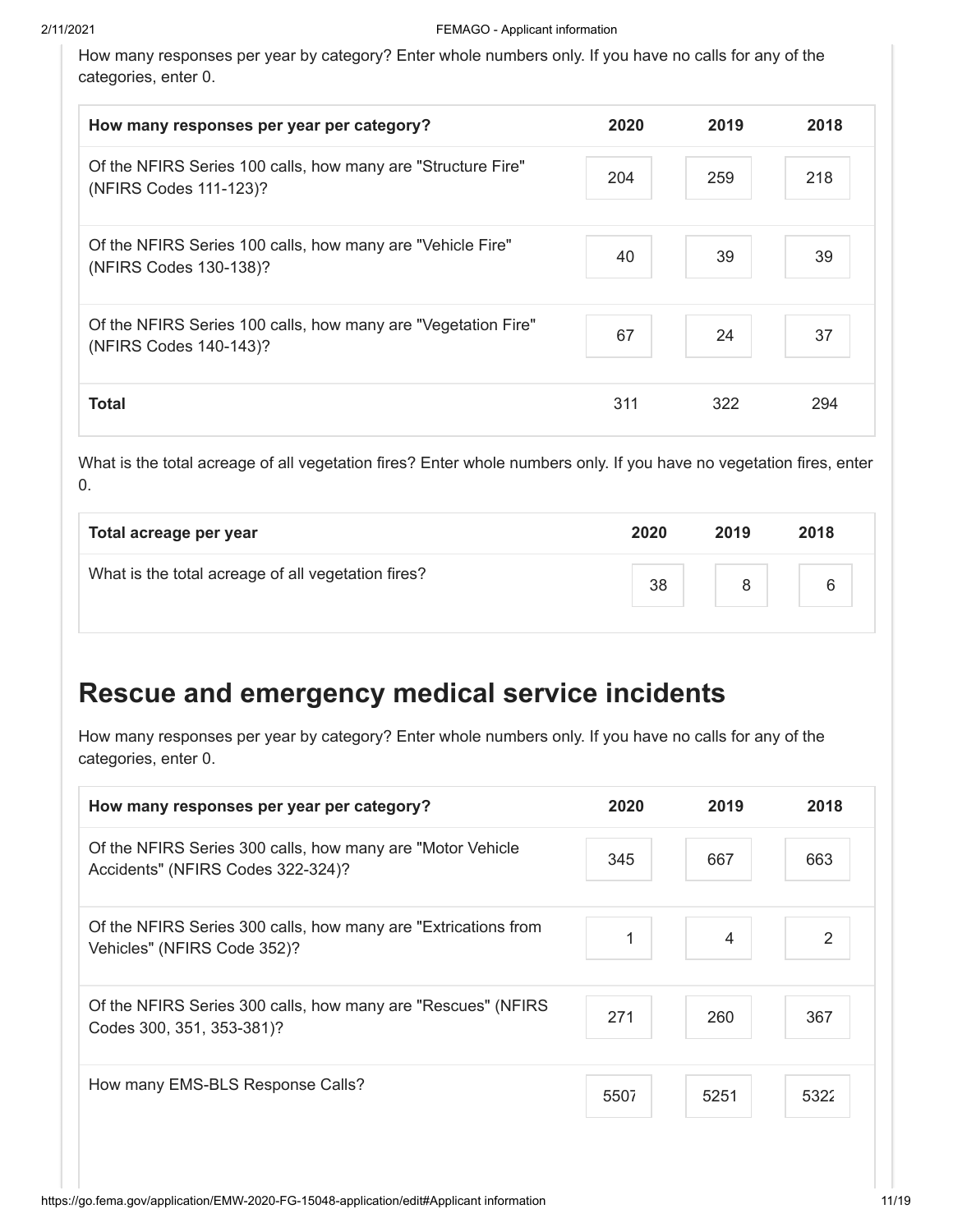| How many responses per year per category?    | 2020  | 2019  | 2018  |
|----------------------------------------------|-------|-------|-------|
| How many EMS-ALS Response Calls?             | 3814  | 4446  | 4880  |
| How many EMS-ALS Scheduled Transports?       | 198   | 171   | 175   |
| How many EMS-BLS Scheduled Transports?       | 17    | 27    | 23    |
| How many Community Paramedic Response Calls? | 4162  | 1647  | 469   |
| <b>Total</b>                                 | 14315 | 12473 | 11901 |

## **Mutual and automatic aid**

How many responses per year by category? Enter whole numbers only. If you have no calls for any of the categories, enter 0.

| How many responses per year per category?                                    | 2020 | 2019           | 2018 |
|------------------------------------------------------------------------------|------|----------------|------|
| How many times did organizations in your region receive Mutual<br>Aid?       | 1    | $\mathbf 0$    | 16   |
| How many times did organizations in your region receive Automatic<br>Aid?    | 1    | $6\phantom{1}$ | 20   |
| How many times did organizations in your region provide Mutual<br>Aid?       | 15   | 28             | 45   |
| How many times did organizations in your region provide Automatic<br>Aid?    | 23   | 26             | 32   |
| Of the Mutual and Automatic Aid responses, how many were<br>structure fires? | 18   | 4              | 13   |
| <b>Total</b>                                                                 | 58   | 64             | 126  |
|                                                                              |      |                |      |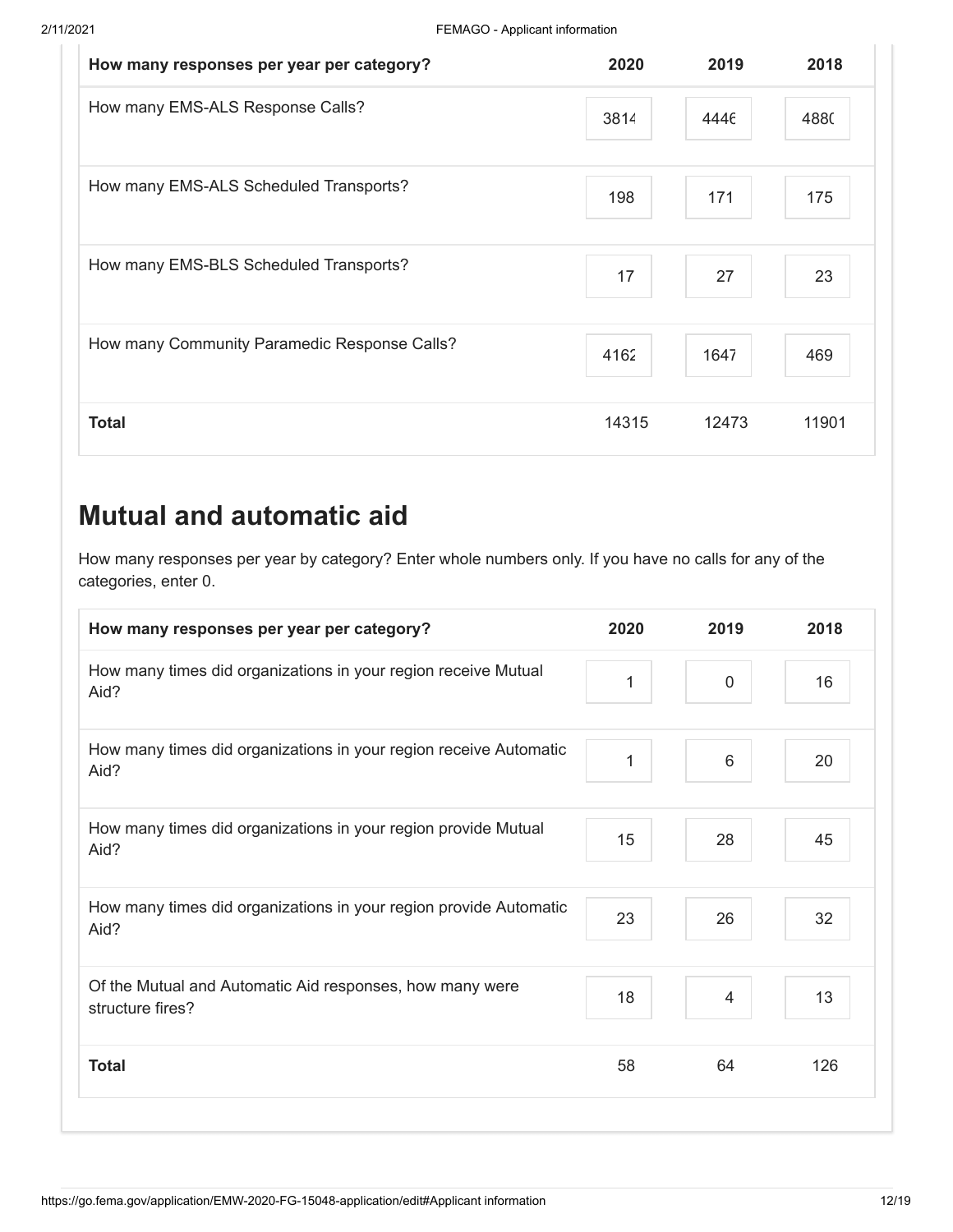#### <span id="page-12-0"></span>**Grant request details**

#### **Instructions**

 $\ddot{\mathbf{r}}$ 

If you intend to request funds for an activity, you must answer all of the activity specific questions and specify at least one budget item **budget object class information. O** The cost figures you provide do not have to be firm quotes from your vendors, but they should be estimated based on research of current prices (i.e., check with at least two vendors for your estimates). If you do not have these estimates, you can come back and modify this area at any point before you submit your application to DHS. The Assistance to Firefighters Grant Program does not allow for any grant funds to be used for construction. Select grant writer fee when adding an activity if there is a grantwriting fee associated with the preparation of the request

### **Grand total: \$70,000.00**

**Add activity**

#### **Program area: Operations and safety**

#### **Total requested for Equipment activity: \$70,000.00**

**Remove activity**

**Add item to Equipment**

Please add the projects and items in your application for equipment. For each item you want funded, provide the requested information. Note: the unit price amount should reflect any volume discounts, rebates, etc. The option to select additional funding is available when adding items to support your request.

#### **Narrative**

The narrative statements must provide all the information necessary for you to justify your needs and for FEMA to make an award decision. A panel of peer reviewers will perform the second phase of the applications' evaluations by using the narrative statements below to determine the worthiness of the request for an award. Please ensure that your narrative clearly addresses each of the following evaluation criteria elements to the best of your ability with detailed but concise information.

You may either type your narrative statements in the spaces provided below or create the text in your word processing system and then copy it into the appropriate spaces provided below. Please note the narrative block does not allow for formatting but you can expand the size of the narrative block. Do not type your narrative using only capital letters. Additionally, do not include tables, special fonts (i.e., quote marks, bullets, etc.), or graphs.

Project Description and Budget: **Clearly explain the organization's project objectives and the relationship to your organization's budget (e.g., personnel, equipment, contracts, etc.) and risk analysis by providing statistics to justify the needs. Describe the various activities to be implemented, including program priorities or facility modifications, to include details on how these are consistent with project objectives, your organization's mission and national, state, and/or local requirements. Provide details that link the proposed expenses to operations and safety, as well as to the completion of the project's goals.**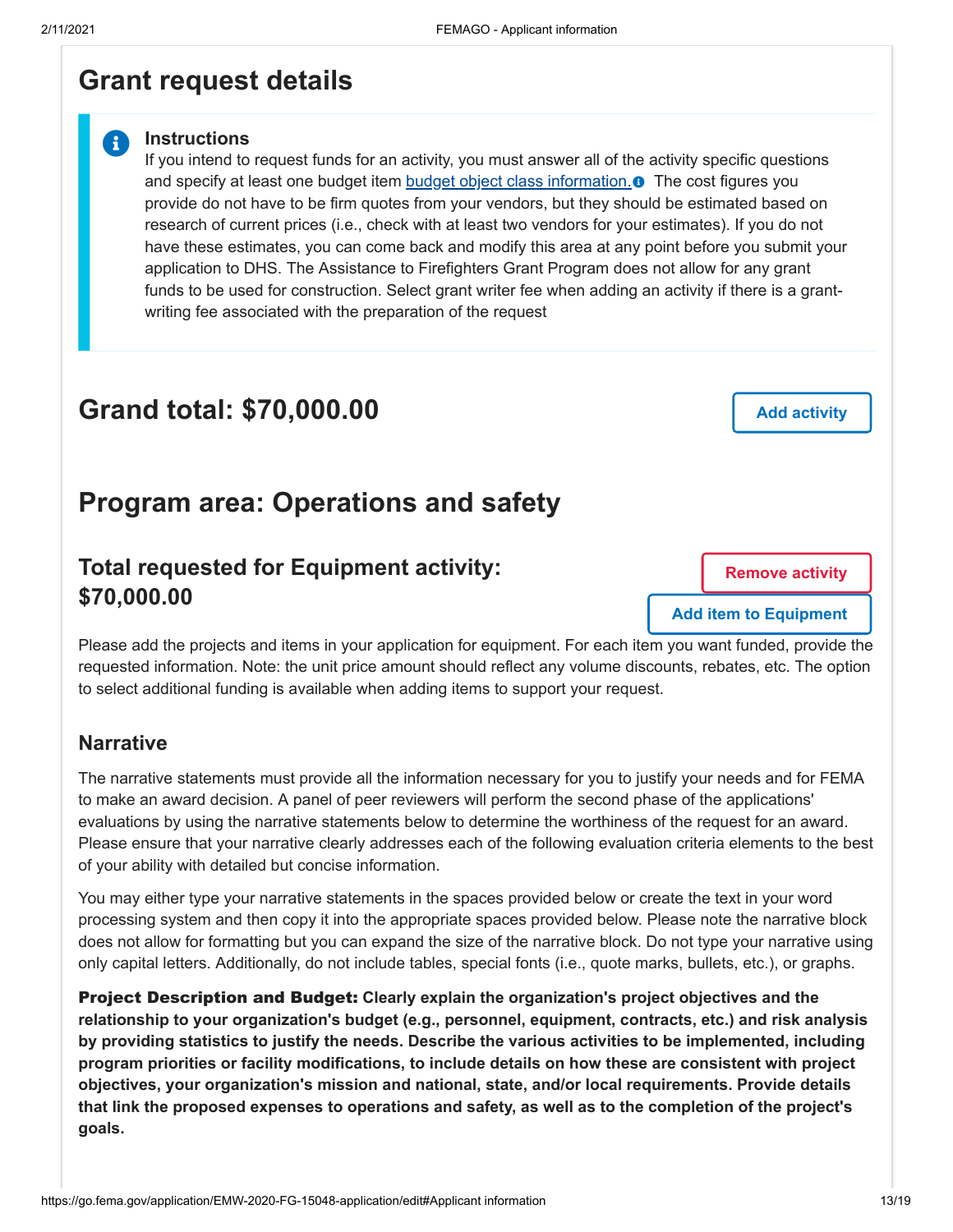The requested AFG project is to fund at least a 1 ton tow vehicle to assist with towing training props/simulators throughout the region to facilitate training. The Rapid City Fire Department requires training for its new firefighter and new paramedic programs along with continued education for existing firefighters. The primary objective to be met through the purchase of this vehicle is to assist the training section in developing and implementing modular training props that can be moved around to multiple sites to facilitate training of firefighters.

The Rapid City Fire Department serves as the West River Regional Training Facility With the loss of our

Cost Benefit: **Describe how you plan to address the operations and personal safety needs of your organization, including cost effectiveness and sharing assets. The Operations and Safety Cost Benefit statement should also include details about gaining the maximum benefits from grant funding by citing reasonable or required costs, such as specific overhead and administrative costs. The request should also be consistent with your organization's mission and identify how funding will benefit your organization and affected personnel.**

Every year in South Dakota, approximately ten percent - or about 600 firefighters - of the total firefighter labor force is lost through attrition with a comparable number of new replacement hires therefore being necessary. There are no firm figures for what the costs are for training new firefighters in South Dakota but, needless to say, it is substantial. And there is little in the way of financial assistance for fire departments that host basic firefighter certification programs (FF I and FF II). Departments can request only up to \$600 from the State Fire Marshall's Office for such training's with no other State funding sources or programs available. Therefore, the bulk of the costs for training – including props and materials – rests with the host department

Statement of Effect on Operations: **Explain how this funding request will enhance the organization's overall effectiveness. Describe how the grant award will improve daily operations and reduce the organization's risk(s) including how frequently the requested item(s) will be used and in what capacity. Indicate how the requested item(s) will help the community and increase the organization's ability to save additional lives and property. Jurisdictions that demonstrate their commitment and proactive posture to reducing fire risk, by explaining their code enforcement (to include Wildland Urban Interface code enforcement) and mitigation strategies (including whether or not the jurisdiction has a FEMA-approved mitigation strategy) may receive stronger consideration under this criterion.**

The overall operational effectiveness of the Rapid City Fire Department, as well as other departments in the region, will be greatly increased with the addition of this vehicle. The current opportunities for handson type of training in the region are limited and utilizing this training delivery model would greatly increase the availability of training to the Rapid City Fire Department and other regional departments. Generallyspeaking, being able to deliver training props or simulators would enhance these department's ability to respond in emergency situations because firefighters will have been able to properly prepare. Knowing one's own strengths and weaknesses prior to having to use them on an actual incident, is critical to the success of any firefighter All of this is particularly important assurance for new firefighters who have not

| $\bullet$           |                   |                                                                                                         |                           | <b>Close</b><br>▼    |
|---------------------|-------------------|---------------------------------------------------------------------------------------------------------|---------------------------|----------------------|
| Item                |                   |                                                                                                         |                           |                      |
| <b>Tow Vehicles</b> |                   |                                                                                                         |                           | $\checkmark$         |
|                     |                   |                                                                                                         |                           | <b>X</b> Remove item |
| <b>QUANTITY</b>     | <b>UNIT PRICE</b> |                                                                                                         |                           |                      |
|                     |                   | <b>TOTAL</b>                                                                                            | <b>Budget class</b>       |                      |
|                     |                   | $P$ and $P$<br>https://go.fema.gov/application/EMW-2020-FG-15048-application/edit#Applicant information | $E$ auinmar<br>$\sim$ 4.4 |                      |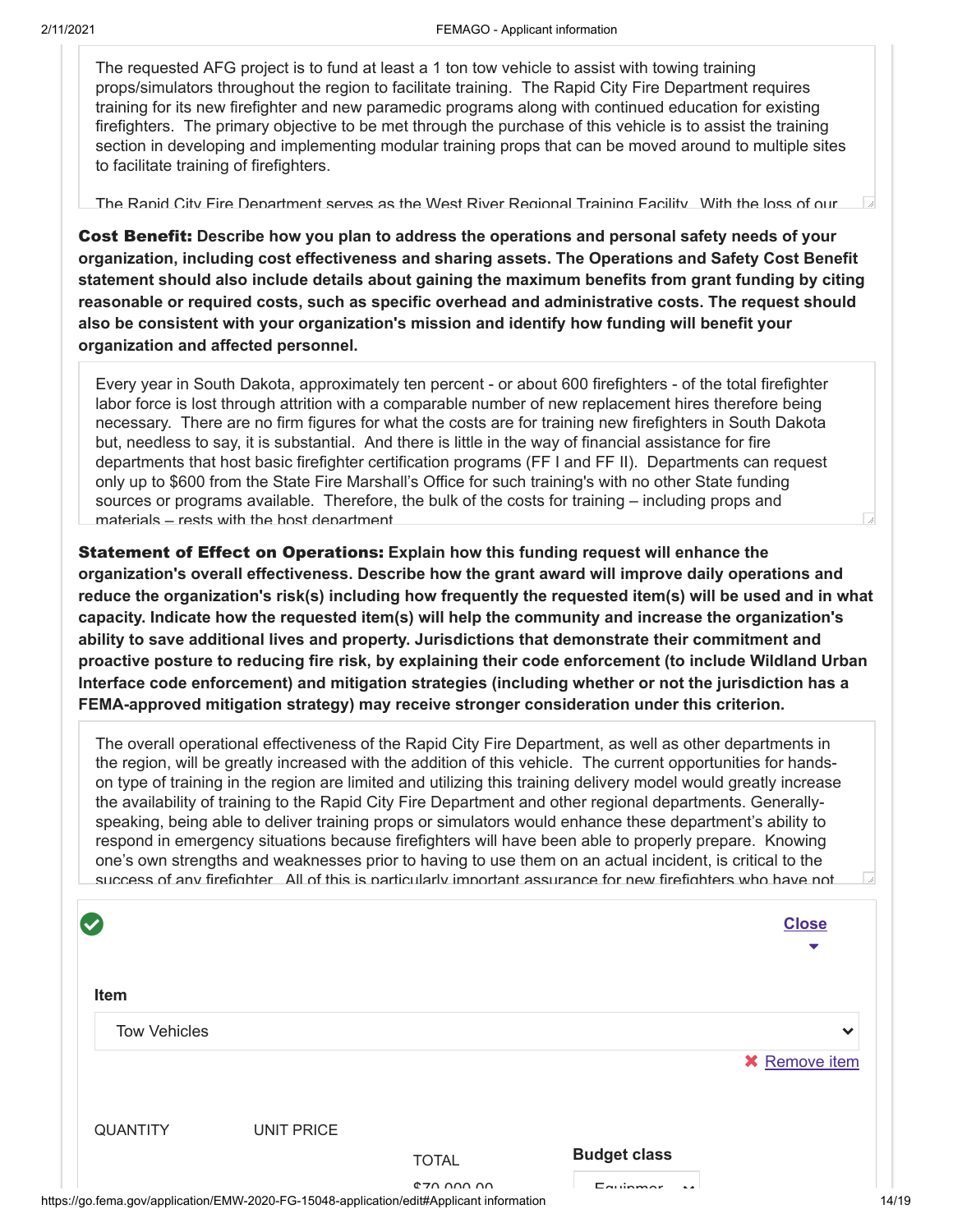|                     | \$70,000.00                                                                                                                                                                                                                                                                              | DU.UUU,UV | Equipmen                                                                                                                                                                                                                                                                                                       |  |
|---------------------|------------------------------------------------------------------------------------------------------------------------------------------------------------------------------------------------------------------------------------------------------------------------------------------|-----------|----------------------------------------------------------------------------------------------------------------------------------------------------------------------------------------------------------------------------------------------------------------------------------------------------------------|--|
| 1                   |                                                                                                                                                                                                                                                                                          |           |                                                                                                                                                                                                                                                                                                                |  |
| <b>Description</b>  |                                                                                                                                                                                                                                                                                          |           |                                                                                                                                                                                                                                                                                                                |  |
|                     |                                                                                                                                                                                                                                                                                          |           | This project will fund at least a 1 ton crew cab 4x4 truck. The truck will have a gross vehicle weight<br>between 14,000 and 21,000 pounds. It will be equipped with an automatic transmission and diesel V8<br>engine. A flat deck body with storage boxes will be placed on the rear portion of the chassis. |  |
| grant program will: | Generally the equipment purchased under this                                                                                                                                                                                                                                             |           |                                                                                                                                                                                                                                                                                                                |  |
|                     | Obtain equipment for new missions                                                                                                                                                                                                                                                        |           |                                                                                                                                                                                                                                                                                                                |  |
|                     | Will the equipment being requested bring the<br>organization into voluntary compliance with a<br>national standard, e.g. compliance with NFPA,<br>OSHA, etc? In your narrative statement, please<br>explain how this equipment will bring the<br>organization into voluntary compliance. |           |                                                                                                                                                                                                                                                                                                                |  |
| Yes                 |                                                                                                                                                                                                                                                                                          |           |                                                                                                                                                                                                                                                                                                                |  |
| No                  |                                                                                                                                                                                                                                                                                          |           |                                                                                                                                                                                                                                                                                                                |  |
|                     | Is your department trained in the proper use of<br>the equipment being requested?                                                                                                                                                                                                        |           |                                                                                                                                                                                                                                                                                                                |  |
| Yes                 |                                                                                                                                                                                                                                                                                          |           |                                                                                                                                                                                                                                                                                                                |  |
| No                  |                                                                                                                                                                                                                                                                                          |           |                                                                                                                                                                                                                                                                                                                |  |
|                     | Are you requesting funding to be trained for<br>these item(s)? (Funding for requested training<br>should be requested as additional funding).                                                                                                                                            |           |                                                                                                                                                                                                                                                                                                                |  |
| Yes                 |                                                                                                                                                                                                                                                                                          |           |                                                                                                                                                                                                                                                                                                                |  |
| No                  |                                                                                                                                                                                                                                                                                          |           |                                                                                                                                                                                                                                                                                                                |  |
|                     | If you are not requesting training funds through<br>this application, will you obtain training for this<br>equipment through other sources?                                                                                                                                              |           |                                                                                                                                                                                                                                                                                                                |  |
| Yes                 |                                                                                                                                                                                                                                                                                          |           |                                                                                                                                                                                                                                                                                                                |  |
| No                  |                                                                                                                                                                                                                                                                                          |           |                                                                                                                                                                                                                                                                                                                |  |
|                     |                                                                                                                                                                                                                                                                                          |           |                                                                                                                                                                                                                                                                                                                |  |
|                     |                                                                                                                                                                                                                                                                                          |           |                                                                                                                                                                                                                                                                                                                |  |

## <span id="page-14-0"></span>**Grant request summary**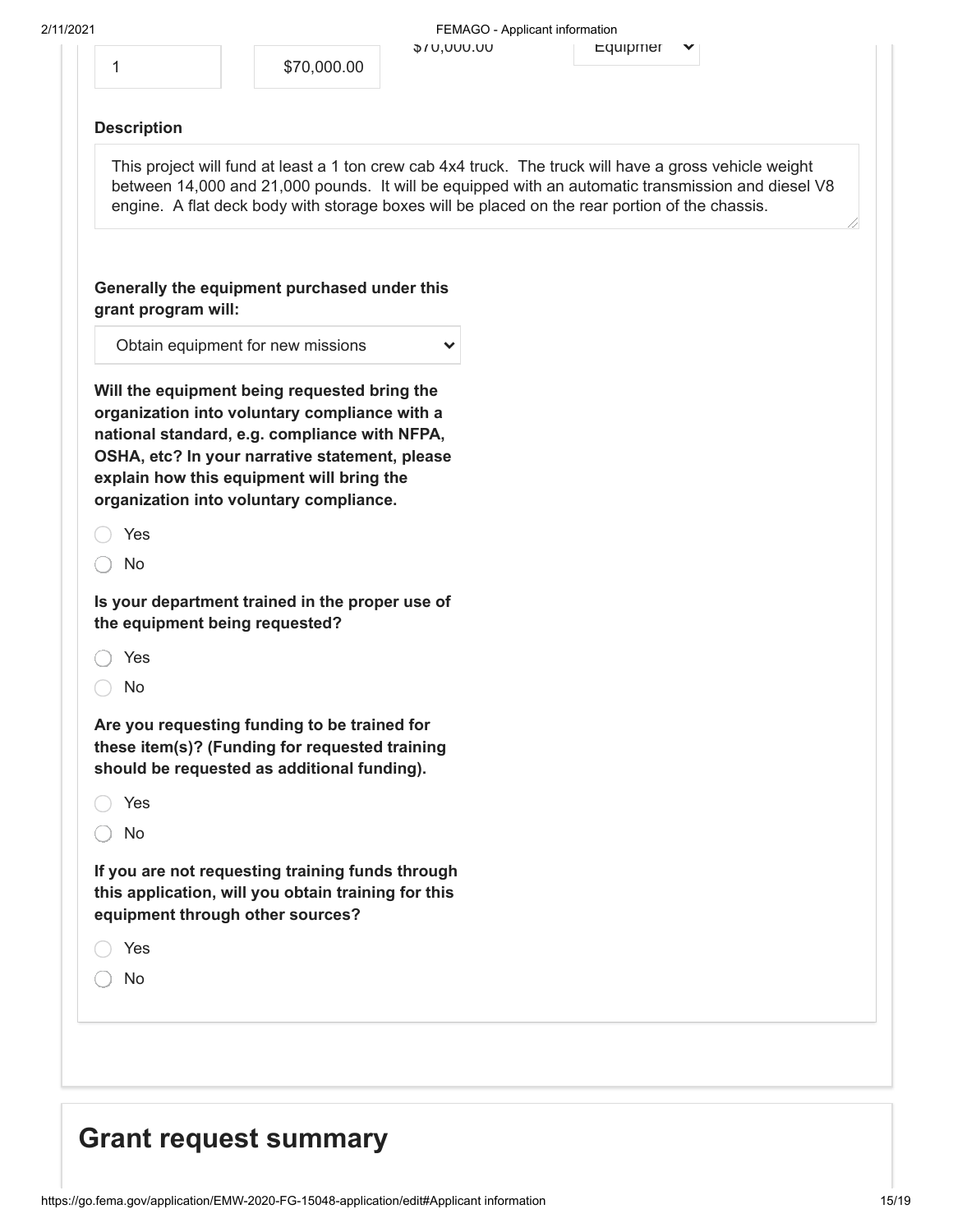The table below summarizes the number of items and total cost within each activity you have requested funding for. This table will update as you change the items within your grant request details.

#### **Grant request summary**

| <b>Activity</b> | <b>Number of items</b> | <b>Total cost</b> |
|-----------------|------------------------|-------------------|
| Equipment       |                        | \$70,000.00       |
| <b>Total</b>    |                        | \$70,000.00       |

Is your proposed project limited to one or more of the following activities  $\bullet$  : Planning and development of policies or processes. Management, administrative, or personnel actions. Classroom-based training. Acquisition of mobile and portable equipment (not involving installation) on or in a building.

 $\bigcap$ Yes

No  $\bigcirc$ 

### <span id="page-15-0"></span>**Budget summary**

#### **Budget summary**

| <b>Object class categories</b> | <b>Total</b> |
|--------------------------------|--------------|
| Personnel                      | \$0.00       |
| Fringe benefits                | \$0.00       |
| Travel                         | \$0.00       |
| Equipment                      | \$70,000.00  |
| Supplies                       | \$0.00       |
| Contractual                    | \$0.00       |
| Construction                   | \$0.00       |
| Other                          | \$0.00       |
| <b>Total direct charges</b>    | \$70,000.00  |
| Indirect charges               | \$0.00       |
| <b>TOTAL</b>                   | \$70,000.00  |
| Non-federal resources          |              |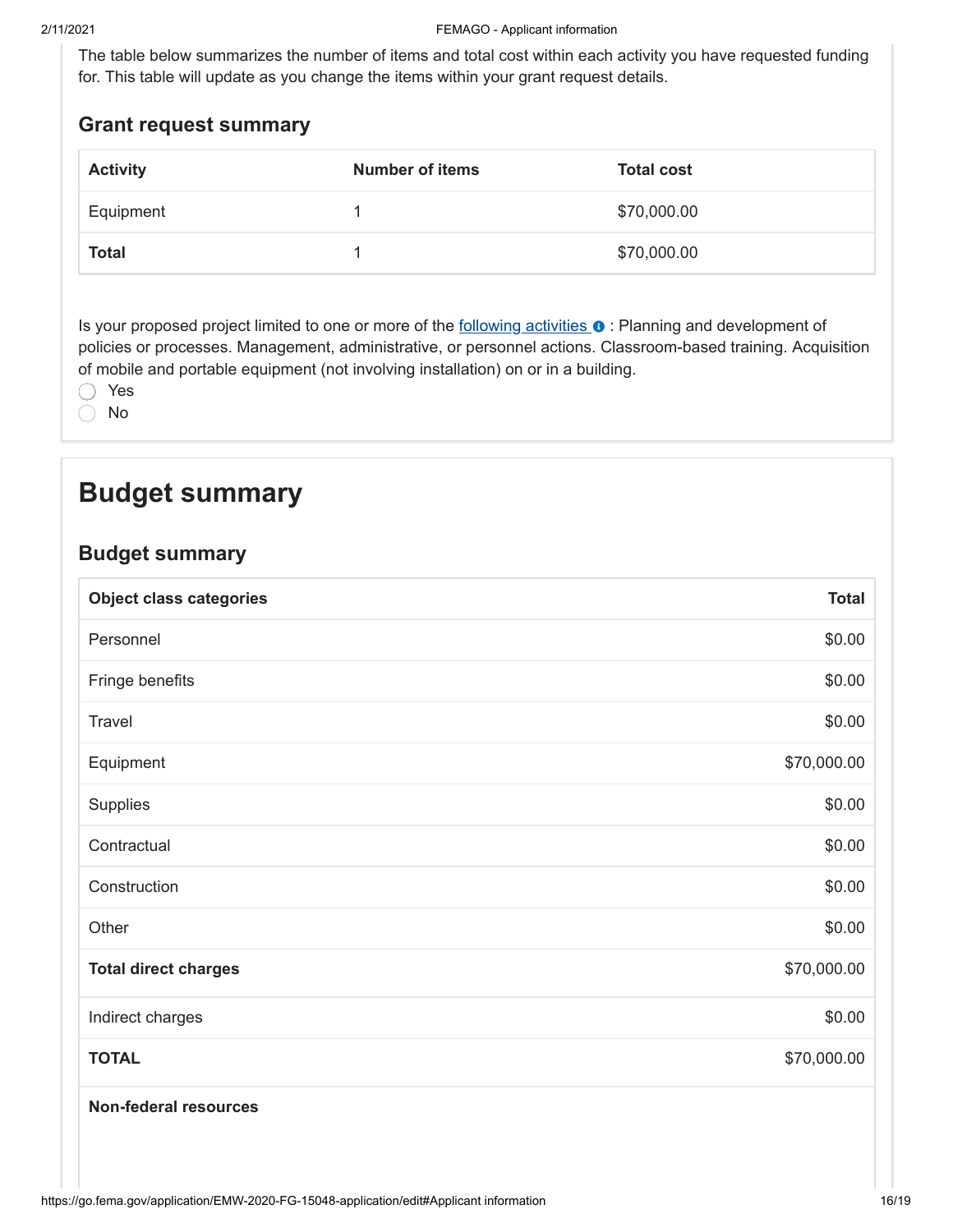| <b>Object class categories</b>                 | <b>Total</b> |
|------------------------------------------------|--------------|
| Applicant                                      | \$6,363.64   |
| <b>State</b>                                   | \$0          |
| Other sources                                  | \$0          |
| Remarks                                        |              |
| <b>Total Federal and Non-federal resources</b> |              |
| Federal resources                              | \$63,636.36  |
| Non-federal resources                          | \$6,363.64   |
| <b>TOTAL</b>                                   | \$70,000.00  |
| Program income                                 | \$0          |

## <span id="page-16-0"></span>**Contact information**

**Did any individual or organization assist with the development, preparation, or review of the application to include drafting or writing the narrative and budget, whether that person, entity, or agent is compensated or not and whether the assistance took place prior to submitting the application?**

Yes

⌒ No

#### **Secondary point of contact**

Please provide a secondary point of contact for this grant.

The Authorized Organization Representative (AOR) who submits the application will be identified as the primary point of contact for the grant. Please provide one secondary point of contact for this grant below. The secondary contact can be members of the fire department or organizations applying for the grant that will see the grant through completion, are familiar with the grant application, and have the authority to make decisions on and to act upon this grant application. The secondary point of contact can also be an individual who assisted with the development, preparation, or review of the application.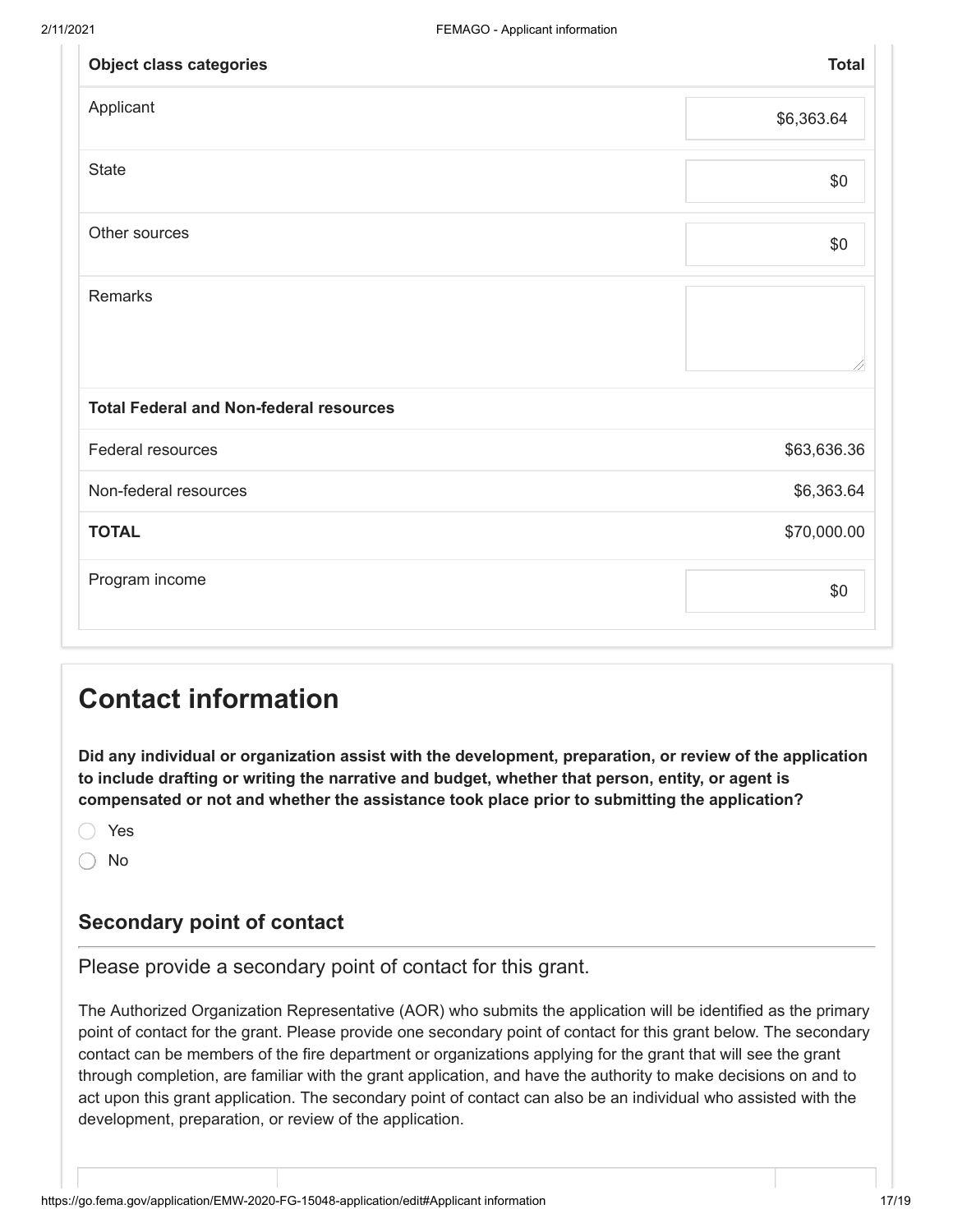2/11/2021 FEMAGO - Applicant information **Brian Povandra** Division Chief Fire **Operations** [brian.povandra@rcgov.org](mailto:brian.povandra@rcgov.org) **Primary phone** 6053944180 **Work Additional phones** 6056451417 Mobile **Fax Edit**

## <span id="page-17-0"></span>**Assurances and certifications**

#### **SF-LLL: Disclosure of Lobbying Activities**

OMB number: 4040-0013, Expiration date: 02/28/2022 View burden statement

Complete only if the applicant is required to do so by 44 C.F.R. part 18. Generally disclosure is required when applying for a grant of more than \$100,000 and if any funds other than Federal appropriated funds have been paid or will be paid to any person for influencing or attempting to influence an officer or employee of any agency, a Member of Congress, an officer or employee of Congress, or an employee of a Member of Congress in connection with this Federal contract, grant, loan, or cooperative agreement, the undersigned shall complete and submit Standard Form-LLL, "Disclosure Form to Report Lobbying," in accordance with its instructions. Further, the recipient shall file a disclosure form at the end of each calendar quarter in which there occurs any event described in 44 C.F.R.  $\hat{A}\S$  18.110(c) that requires disclosure or that materially affects the accuracy of the information contained in any disclosure form previously filed by the applicant.

 $\blacktriangleright$  The applicant is not currently required to submit the SF-LLL

### **Review application Submit for signature**

Please select any of the following links to view or edit a particular section of your application. You may submit your application for signature once your application is complete and without any errors.

|              | This application is ready to submit for signature<br>$\blacktriangledown$<br>Submit this application for final signature to complete the application submission process. |           |
|--------------|--------------------------------------------------------------------------------------------------------------------------------------------------------------------------|-----------|
|              | SAM.gov profile                                                                                                                                                          | View/edit |
|              | Applicant information                                                                                                                                                    | View/edit |
| $\checkmark$ | Applicant characteristics                                                                                                                                                | View/edit |
|              | Operating budget                                                                                                                                                         | View/edit |

https://go.fema.gov/application/EMW-2020-FG-15048-application/edit#Applicant information 18/19